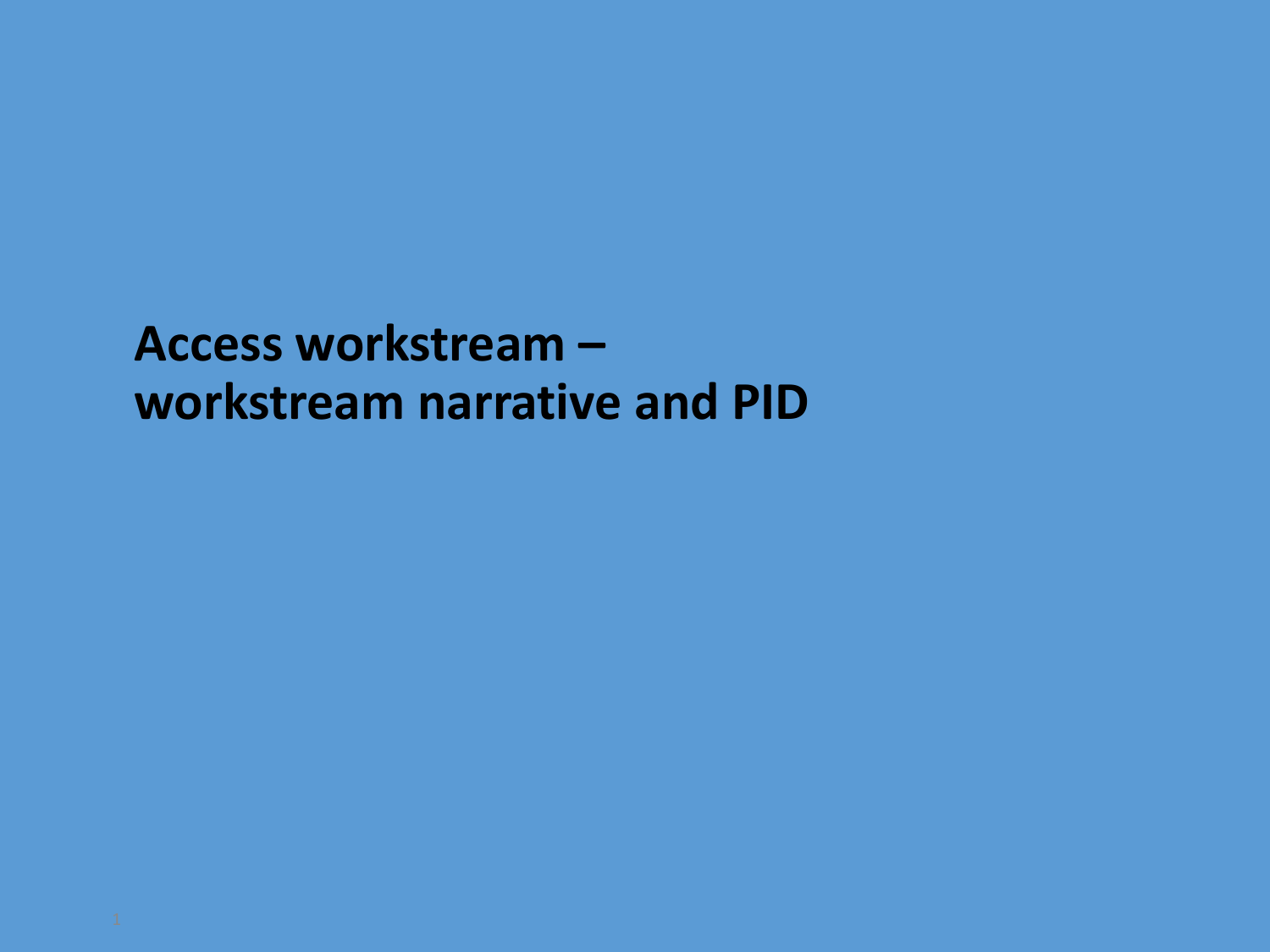



| Problem to be solved:<br>Long waiting times and poor experience of waiting<br>Delays in the identification and assessment of needs compromises individuals' progress.<br>2.<br>Confusion about how to navigate the system, services and processes are opaque<br>3.<br>Need and family/professional expectations exceed capacity<br>4.<br>CYP preferences for how they wish to access services not known/systematically addressed.<br>5.<br>Gaps in access to advice and support while waiting/ and response for those not requiring<br>6.<br>specialist care but have other needs<br><b>Key milestones and Timeframes</b> |    |    |    |     |     |                    | <b>Deliverables</b><br><b>Outcomes for this Theme:</b><br>Co-located integrated front door<br>CYP experience reduced waiting times 1.<br>1.<br>Triage is more likely to result in the<br>Shared language, common processes,<br>2.<br>$\overline{2}$ .<br>right decision at the right time for that<br>policies, tools and training for referrals<br>family (in line with iThrive)<br>and multi-agency triage<br>Advice consistently available to CYPF 3.<br>Graduated response offer/protocols<br>3.<br>while waiting or when specialist care<br>Self-referral pathway<br>- 4.<br>Digital access strategy and virtual front<br>not needed<br>5.<br>More CYP can choose to access<br>door<br>4.<br>Comms and engagement plan to CYP,<br>support in a way that suits them<br>6. |                                                                                                                                                                                                                                                                                                                                                                                                                                                                                                                                                                                                                                               |
|---------------------------------------------------------------------------------------------------------------------------------------------------------------------------------------------------------------------------------------------------------------------------------------------------------------------------------------------------------------------------------------------------------------------------------------------------------------------------------------------------------------------------------------------------------------------------------------------------------------------------|----|----|----|-----|-----|--------------------|-------------------------------------------------------------------------------------------------------------------------------------------------------------------------------------------------------------------------------------------------------------------------------------------------------------------------------------------------------------------------------------------------------------------------------------------------------------------------------------------------------------------------------------------------------------------------------------------------------------------------------------------------------------------------------------------------------------------------------------------------------------------------------|-----------------------------------------------------------------------------------------------------------------------------------------------------------------------------------------------------------------------------------------------------------------------------------------------------------------------------------------------------------------------------------------------------------------------------------------------------------------------------------------------------------------------------------------------------------------------------------------------------------------------------------------------|
| <b>Activity</b>                                                                                                                                                                                                                                                                                                                                                                                                                                                                                                                                                                                                           | Ma | Jn | JI | Aug | Sep | Sep-<br><b>Dec</b> | Jan-<br>Mar                                                                                                                                                                                                                                                                                                                                                                                                                                                                                                                                                                                                                                                                                                                                                                   | families and GPs/schools to clarify<br>5.<br>More CYPF know how they can access<br>help for themselves<br>system and reframe behaviours.<br>Families and professionals better<br>Supported by evidence for non-<br>6.<br>understand where they are and what<br>specialist interventions.<br>they can expect from the process<br>Joint demand and capacity model<br>7.<br>CYPF receive the help they need via<br>IMT solution for single front door<br>7.<br>8.<br>the SPA to access VCSE, school or peer 9.<br>Mechanisms/process for feedback and<br>support (not just signposting)<br>self-learning<br>More efficient use of capacity<br>8. |
| 'As is' mapping                                                                                                                                                                                                                                                                                                                                                                                                                                                                                                                                                                                                           | X  |    |    |     |     |                    |                                                                                                                                                                                                                                                                                                                                                                                                                                                                                                                                                                                                                                                                                                                                                                               |                                                                                                                                                                                                                                                                                                                                                                                                                                                                                                                                                                                                                                               |
| Implement co-location                                                                                                                                                                                                                                                                                                                                                                                                                                                                                                                                                                                                     |    | X  |    |     |     |                    |                                                                                                                                                                                                                                                                                                                                                                                                                                                                                                                                                                                                                                                                                                                                                                               |                                                                                                                                                                                                                                                                                                                                                                                                                                                                                                                                                                                                                                               |
| Design streamlined multi-agency<br>workflows including triage                                                                                                                                                                                                                                                                                                                                                                                                                                                                                                                                                             |    | X  | Χ  |     |     |                    |                                                                                                                                                                                                                                                                                                                                                                                                                                                                                                                                                                                                                                                                                                                                                                               |                                                                                                                                                                                                                                                                                                                                                                                                                                                                                                                                                                                                                                               |
| Design graduated response                                                                                                                                                                                                                                                                                                                                                                                                                                                                                                                                                                                                 |    | X  | X  |     |     |                    |                                                                                                                                                                                                                                                                                                                                                                                                                                                                                                                                                                                                                                                                                                                                                                               | In Scope: Single Point of Access (SPA) for CAMHS and MASH Level 3-4 services.<br>Access to early and low level help through SPA and digital front door. Incl. re-access.<br>Out of Scope: Therapies (Phase 2). Direct access to support in schools, VCSEs etc.                                                                                                                                                                                                                                                                                                                                                                                |
| Self-referral pilot launch                                                                                                                                                                                                                                                                                                                                                                                                                                                                                                                                                                                                |    | X  |    |     |     |                    |                                                                                                                                                                                                                                                                                                                                                                                                                                                                                                                                                                                                                                                                                                                                                                               |                                                                                                                                                                                                                                                                                                                                                                                                                                                                                                                                                                                                                                               |
| Implement joint demand and capacity<br>model / plan                                                                                                                                                                                                                                                                                                                                                                                                                                                                                                                                                                       |    |    | X  |     |     |                    |                                                                                                                                                                                                                                                                                                                                                                                                                                                                                                                                                                                                                                                                                                                                                                               | <b>Requirements of Enabler Work streams:</b><br>Coordination and facilitation of CYP input to test and implement offer/solutions<br>Design, coordination and execution of comms and engagement campaigns<br>٠<br>Demand and capacity analysis and baselining/ measuring outcomes<br>Support with estates, IG and IT solutions                                                                                                                                                                                                                                                                                                                 |
| Integrate generic referral screening tool                                                                                                                                                                                                                                                                                                                                                                                                                                                                                                                                                                                 |    |    |    | X   |     |                    |                                                                                                                                                                                                                                                                                                                                                                                                                                                                                                                                                                                                                                                                                                                                                                               |                                                                                                                                                                                                                                                                                                                                                                                                                                                                                                                                                                                                                                               |
| Launch integrated front door and<br>comms campaign                                                                                                                                                                                                                                                                                                                                                                                                                                                                                                                                                                        |    |    |    |     | X   |                    |                                                                                                                                                                                                                                                                                                                                                                                                                                                                                                                                                                                                                                                                                                                                                                               |                                                                                                                                                                                                                                                                                                                                                                                                                                                                                                                                                                                                                                               |
| Launch digital front door                                                                                                                                                                                                                                                                                                                                                                                                                                                                                                                                                                                                 |    |    |    |     |     |                    | X                                                                                                                                                                                                                                                                                                                                                                                                                                                                                                                                                                                                                                                                                                                                                                             | Risks/Constraints:                                                                                                                                                                                                                                                                                                                                                                                                                                                                                                                                                                                                                            |
| <b>Assumptions:</b><br>Willingness of partners to integrate front door and recognition of need for whole system<br>response<br>Trusted relationships among professionals working with the family                                                                                                                                                                                                                                                                                                                                                                                                                          |    |    |    |     |     |                    | Over-ambitious scope for front door could undermine deliverability<br>Dependency on Early Help workstream to create graduated response and shift<br>$\bullet$<br>expectations/behaviour<br>Risk of replication of existing DOS services and creating excessive layers<br>Availability of data to analyse impact of advice/signposting/virtual help<br>$\bullet$                                                                                                                                                                                                                                                                                                                                                                                                               |                                                                                                                                                                                                                                                                                                                                                                                                                                                                                                                                                                                                                                               |
| <b>Measurements &amp; Evidence to Support Evaluation:</b><br>Experience metrics and engagement feedback<br>Waiting times, through-put and re-referral rates<br>Channel shift to self-referrals, digital access<br>Increase in early help and advice provided relative to specialist referrals                                                                                                                                                                                                                                                                                                                             |    |    |    |     |     |                    | Dependencies with Children's Community Services:<br>Phase 2 Integrate SEND/access to therapies.<br>Clarify overlaps with CSH mental health offer                                                                                                                                                                                                                                                                                                                                                                                                                                                                                                                                                                                                                              |                                                                                                                                                                                                                                                                                                                                                                                                                                                                                                                                                                                                                                               |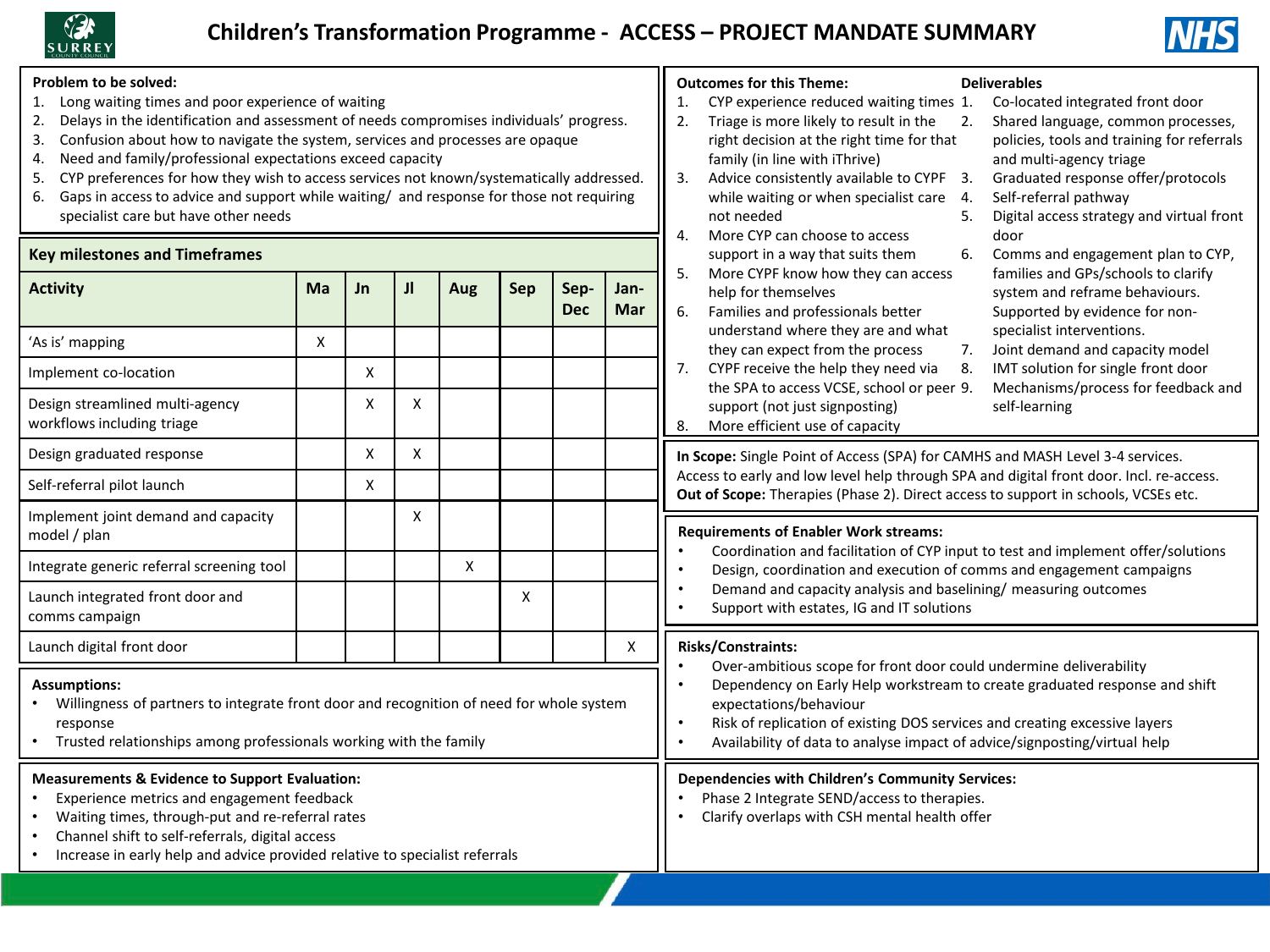### Next steps to refine PID

- Identify key group members
- Map current service access channels and digital portals for multi-agency view
- Confirm services/activities to be accessed through integrated front door
- Consolidate user feedback on access to validate analysis of priority outcomes, baseline current experience and clarify what we already know about how people want to access support
- Review work in progress of SPA improvement / integration across SCC and SABP to ensure alignment with outcomes and timeframes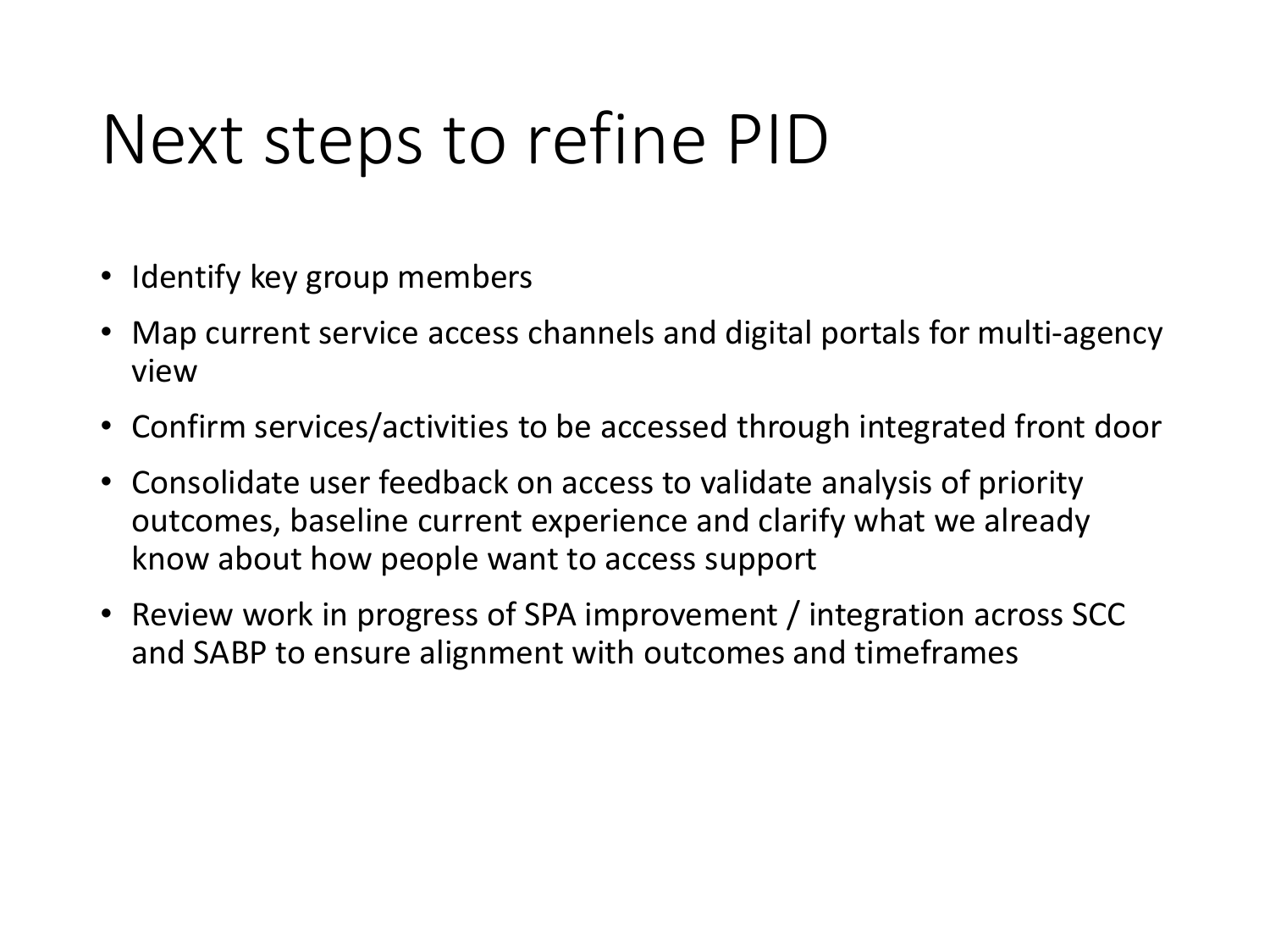**Background narrative**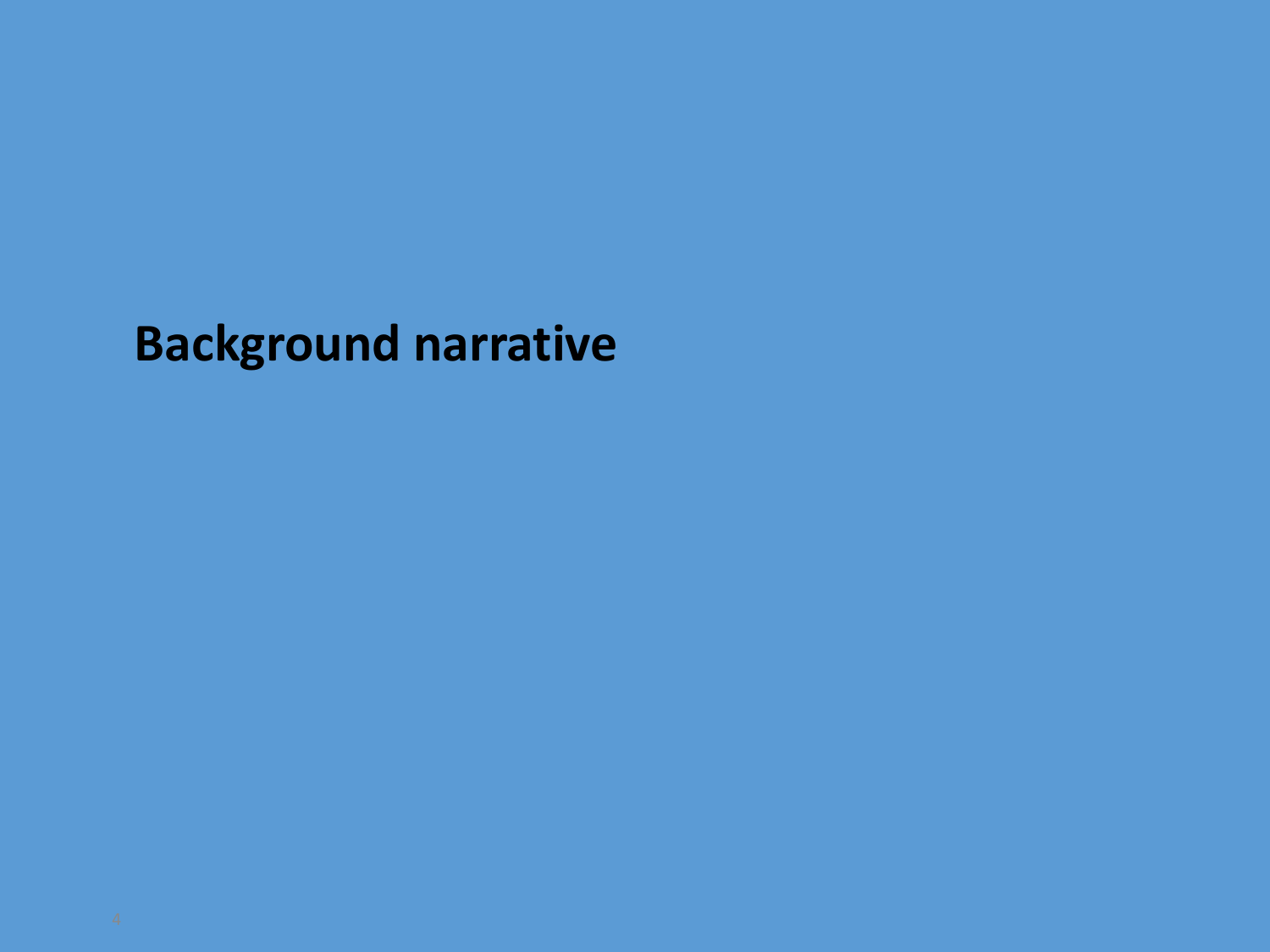



# Fulfilling our charter

*"I need support as soon as I start to feel like I'm struggling to cope with my emotions or mental health issues. I want to be able to access support in a way that suits me."*

*"I want to be able to access the best information and advice to support my emotional wellbeing and mental health. I want my family and people who look after me to be able to do the same."*

*"I only want to tell my story to the people looking after me once."*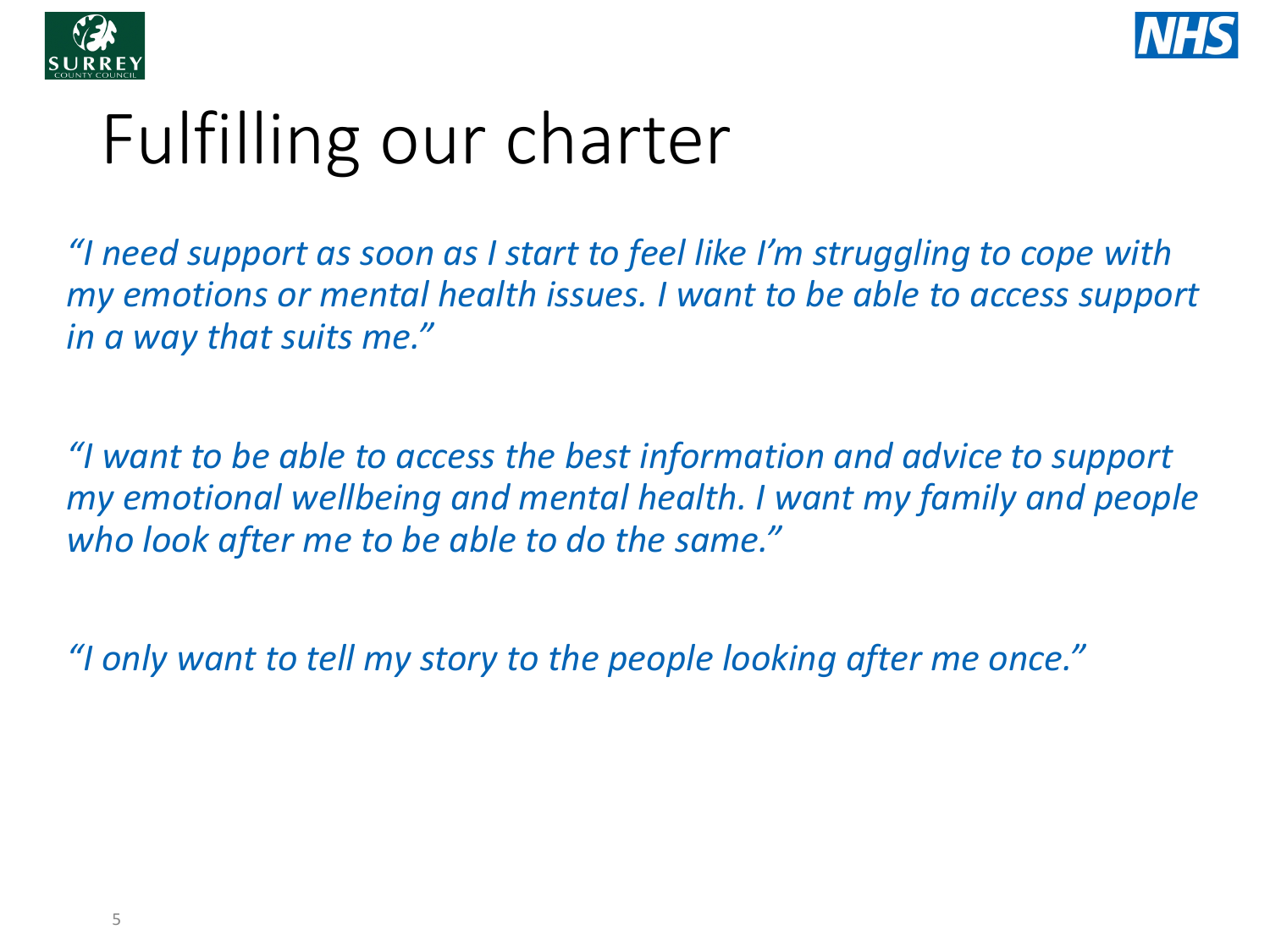



# The case for change

- Multiple front doors across the system and triage is not multi-agency
- Opportunity to integrate front door with community health therapies and access for diagnosis of ASD (phase 2)
- Self-referral and family referral not yet consistently offered
- Need to reduce long waiting times
- Ability to provide a needs-led graduated response – including genuine advice and consultation, signposting and early help for contacts which do not result in a referral.
- Need for speedy and appropriate multi- agency response to crisis
- Need to make best use of our available capacity and skills base to manage demand

#### **Evidence for change:**

- CAMHS thresholds and services are opaque, and knowledge of services beyond CAMHS is low, driving high CAMHS referrals. *<sup>1</sup>*
- Lack of clarity about referral processes, for children and young people with autism *<sup>2</sup>*
- Confusion about whether parents can self-refer or not, among GPs and parents. *<sup>1</sup>*
- Waiting times are problematic, but what increases frustration is not knowing what the wait is for. *<sup>1</sup>*
- Significant volume of MASH contacts do not go onto intervention and high re-referral rate *<sup>3</sup>*
- Delays in the identification and assessment of children's and young people's special educational needs, provision of therapies and accessing CAMHS compromises individuals' progress. *<sup>2</sup>*
- LAs and the NHS need to work together to ensure that each area has a joined-up plan to support children who do not require specialist care *4*

<sup>1.</sup> [http://www.guildfordandwaverleyccg.nhs.uk/website/X09413/files/190221-EWMH\\_Surrey\\_Engagement\\_Report\\_Final\\_DSDL\\_Compressed.pdf](http://www.guildfordandwaverleyccg.nhs.uk/website/X09413/files/190221-EWMH_Surrey_Engagement_Report_Final_DSDL_Compressed.pdf)

<sup>2.</sup> [https://assets.publishing.service.gov.uk/government/uploads/system/uploads/attachment\\_data/file/575666/Joint\\_local\\_area\\_SEND\\_inspection\\_in\\_Surrey.pdf](https://assets.publishing.service.gov.uk/government/uploads/system/uploads/attachment_data/file/575666/Joint_local_area_SEND_inspection_in_Surrey.pdf)

<sup>3.</sup> https://assets.publishing.service.gov.uk/government/uploads/system/uploads/attachment\_data/file/752455/2018-09-independent-report-Trevor-Doughty-Surrey.pdf

<sup>4.</sup> <https://www.childrenscommissioner.gov.uk/publication/early-access-to-mental-health-support/>